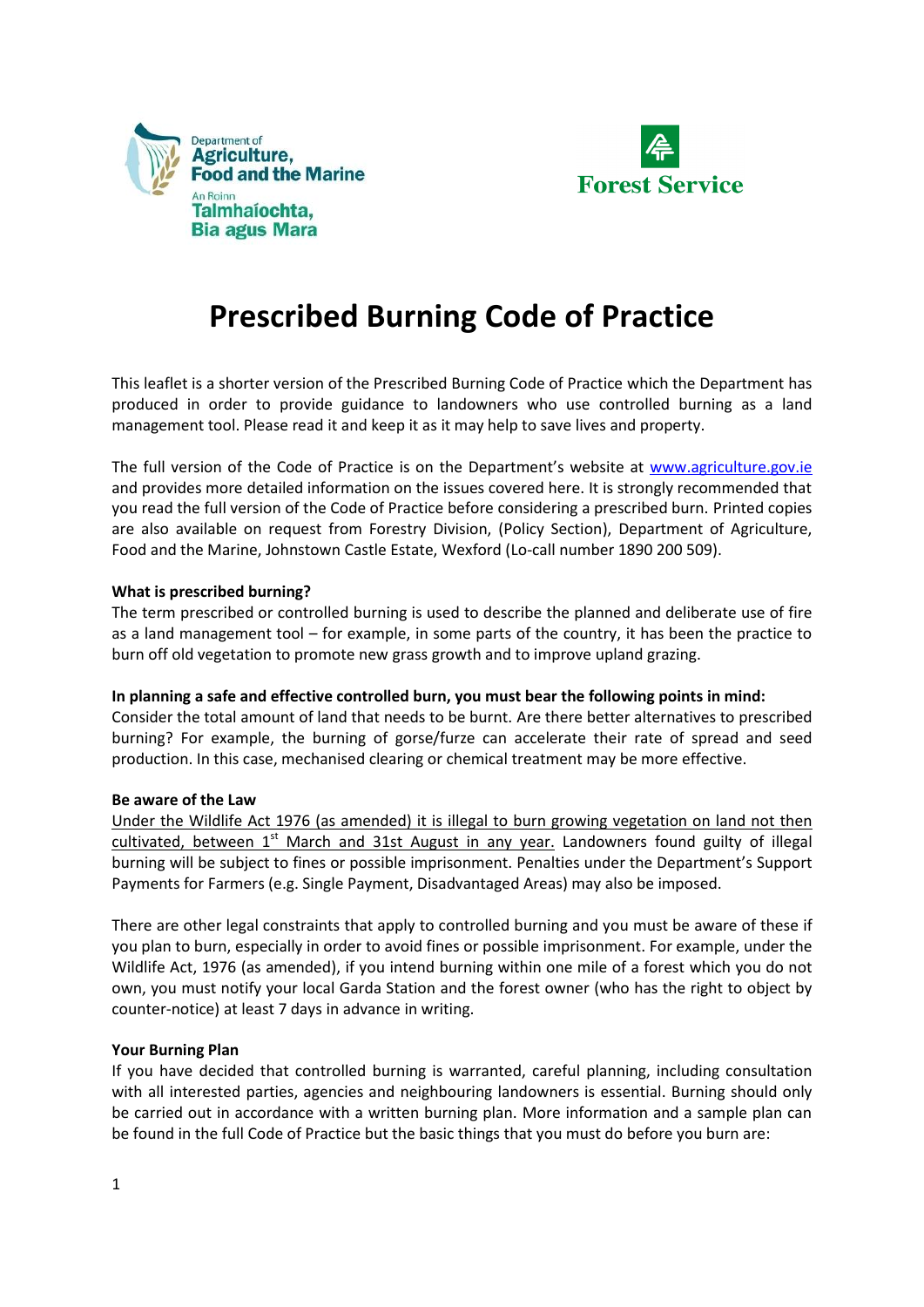- **Know your Objective:** what do you want the fire to achieve forage improvements, turbary  $\bullet$ (bog) management, fuel vegetation load reduction?
- **Location Map:** Prepare a map showing the location of the area where burning will be performed in relation to surrounding lands, woodlands, dwellings etc. Show the desired boundaries of the fires and indicate the order in which they will be burnt. Show hazards and critical areas such as dwellings. Highlight any topographic features that could affect fire behaviour and potentially introduce a hazard, e.g. steep slopes or wind exposed sections. Indicate control lines, firebreaks, assembly points, water points, access tracks suitable for heavy fire fighting vehicles and tracks suited only to smaller vehicles. Note names and contact details of neighbouring landowners on the map.
- $\bullet$ **Control lines:** Describe any special work that may be required to create firebreaks and machinery or materials required. Firebreaks must be 2.5 times the planned flame length. Typically, firebreaks for most moorland/bog types need to be at least 6 metres (about 20 feet) wide to reliably stop a fire under controlled burning conditions.
- $\bullet$ **Fire free areas:** Describe and map all public roads, buildings and any other areas which fall under the definition of fire free areas. Do not burn on or in proximity to these areas and ensure these areas do not fall victim to the prescribed fire.
- **Suitable weather:** In what weather conditions will burning be carried out?
- **Smoke management:** What precautions need to be taken to avoid danger to users of public roads, airports, or to avoid general public nuisance and possible health risks in accordance with the Air Pollution Act, 1987?
- **Fire control:** Describe how each fire will be lit, how its spread will be controlled, and how the fire will be extinguished.
- **Equipment:** List the available equipment. Check that equipment is in working order and  $\bullet$ identify if spares are required. Ensure adequate supply of suitable protective clothing and equipment.
- **Personnel:** List the names, contact numbers and duties of all individuals involved in the  $\bullet$ burning. Ensure that all personnel are fully aware of what they are to do, and how to do it.
- **Health and Safety:** Describe safety procedures for burning activities.
- **Contingency plans:** What procedures must be followed in the event that a fire escapes control? Describe emergency procedures to be followed in the event of accident or injury to operatives or bystanders.
- **Communications:** List the contact numbers of all key personnel, neighbours and Fire Service etc.
- **Briefing:** Ensure that all personnel have copies of the map of planned fires for each day of the burning and that they understand the objectives, safety and emergency procedures.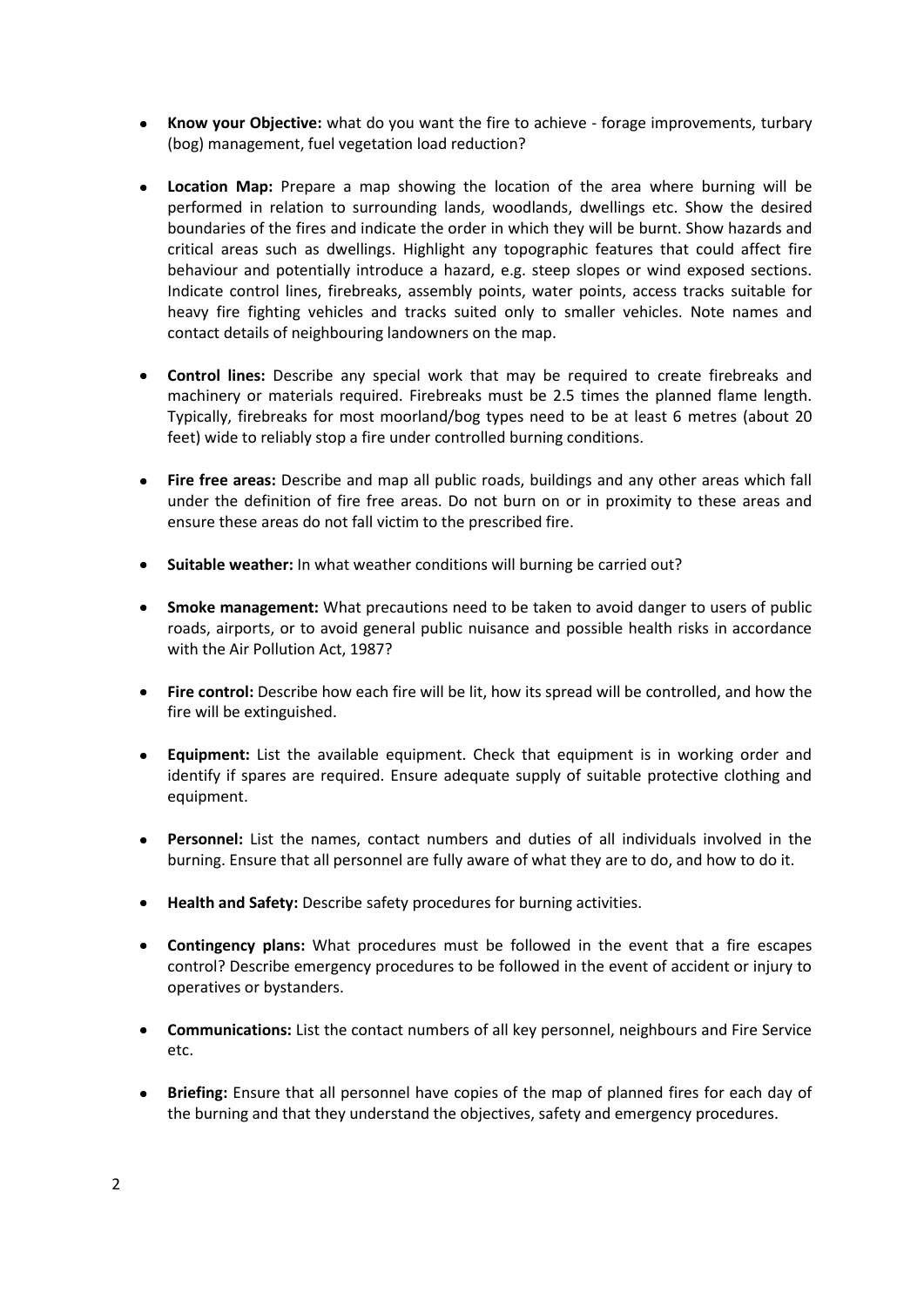### **DIAL BEFORE YOU BEGIN BURNING**

REMEMBER – YOU MUST ALWAYS TELEPHONE THE **REGIONAL FIRE CONTROL CENTRE** BEFORE YOU BURN, STATING CLEARLY YOUR INTENTION TO CARRY OUT A CONTROLLED BURNING OPERATION, GIVING YOUR NAME, CONTACT TELEPHONE NUMBER, THE EXACT LOCATION AND THE EXPECTED DURATION OF THE PLANNED OPERATION FOR THE DAY IN QUESTION.

The Regional Fire Control Centre can be contacted via the normal Emergency Services telephone numbers:

## 999 / 112

### **DIAL WHEN YOU ARE FINISHED BURNING**

TELEPHONE AGAIN WHEN OPERATIONS ARE COMPLETED AND ALL FIRES ARE FULLY EXTINGUISHED

### **Consultation**

Landowners intending to burn should also consult with their neighbours well in advance of burning. Consultation with neighbours and State agencies is central to any responsible burning operation. Neighbours and other interested parties (e.g Coillte) who may be affected should be informed of the intention to carry out burning activities. Consultation may also present opportunities for cooperation between landowners, and in some cases State agencies, particularly where burning on commonage is concerned. As well as giving due notice of intentions, it is an opportunity to reduce costs and risks through co-operative use of equipment and manpower and to the benefit of all parties involved.

Where Archaeological features are present, the National Monuments Division of the Department of Arts, Heritage and the Gaeltacht (DAHG) should be informed and advice sought.

Within Designated Areas (Special Protection Areas – SPA's, Special Areas of Conservation - SAC's, Natural Heritage Areas - NHA's) the National Parks and Wildlife Service (NPWS) must be notified and Notifiable Action authorisation obtained.

Copies of the burning plan should be given to the Local Fire and Rescue Service, Coillte, Garda Station and National Parks and Wildlife Service, where applicable.

### **Insurance**

Individuals intending to burn are strongly advised to discuss their intentions with their insurance providers and ensure that adequate insurance cover is in place for the operations involved. Employer's Liability insurance should be checked to see that it covers prescribed burning activity if employees or sub-contractors are likely to be involved in burning.

Illegal burning activity may invalidate insurance and leave the landowner or operatives open to personal liability claims.

Do not take the risk.